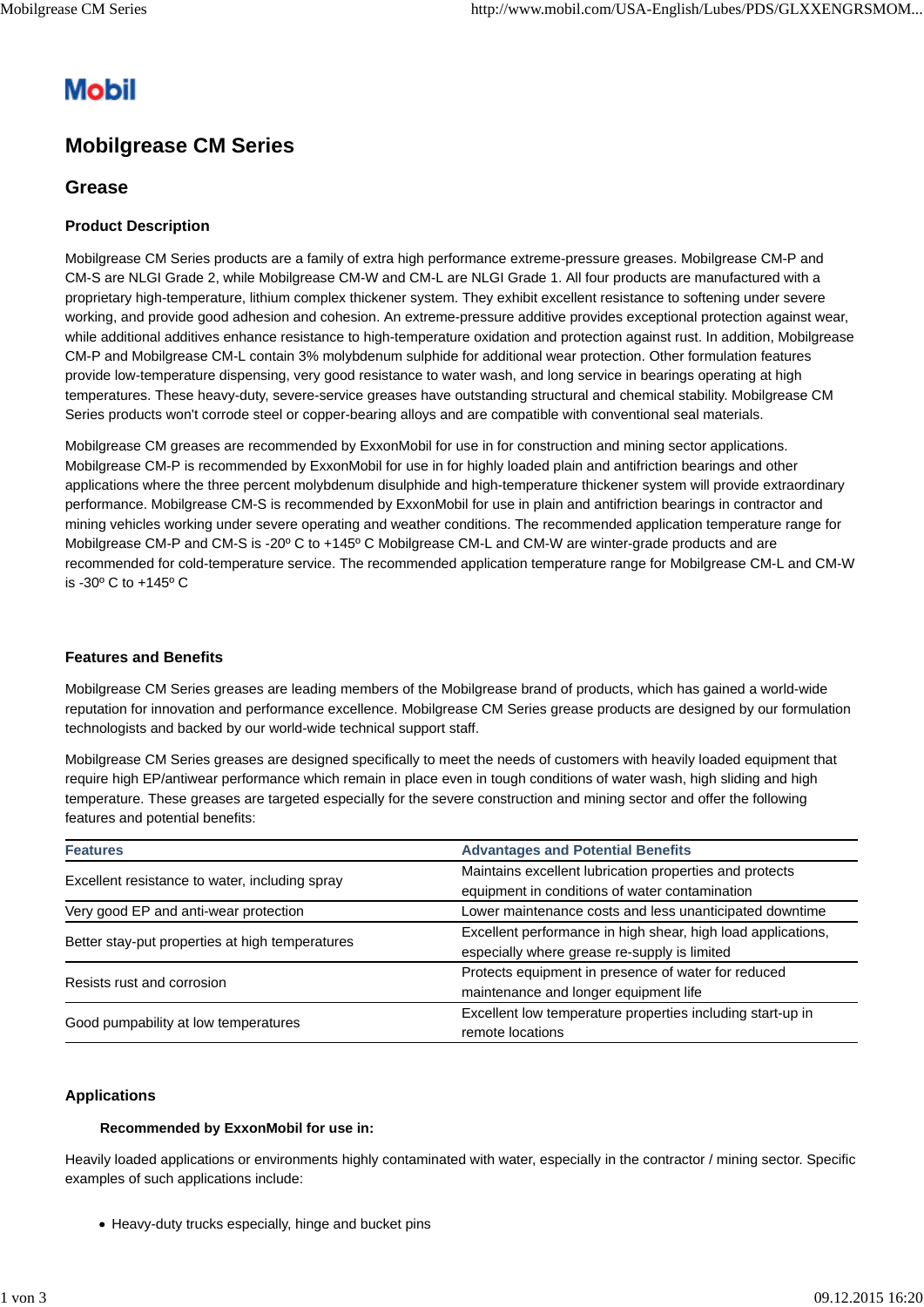Mining and construction equipment

#### **Specifications and Approvals**

| <b>Mobilgrease CM Series meets or exceeds the</b> |             |          |             |      |  |  |  |
|---------------------------------------------------|-------------|----------|-------------|------|--|--|--|
| requirements of the following industry            | <b>CM-L</b> | $CM-P$   | <b>CM-W</b> | CM-S |  |  |  |
| specification:                                    |             |          |             |      |  |  |  |
| DIN 51825: (2004-06)                              |             | KPF2N-20 |             |      |  |  |  |

#### **Typical Properties**

| <b>Mobilgrease CM</b>                                 | <b>CM-L</b> | <b>CM-P</b> | <b>CM-W</b> | <b>CM-S</b> |
|-------------------------------------------------------|-------------|-------------|-------------|-------------|
| <b>NLGI Grade</b>                                     |             | 2           |             | 2           |
| Thickener Type                                        | Li-Complex  | Li-Complex  | Li-Complex  | Li-Complex  |
| Color, Visual                                         | Grey        | Grey        | Orange      | Orange      |
| Penetration, Worked, 25° C, ASTM D 217, mm/10         | 325         | 280         | 325         | 280         |
| Dropping Point, <sup>o</sup> C, ASTM D 2265           | 260         | 260         | 260         | 260         |
| Viscosity of Oil, ASTM D 445                          |             |             |             |             |
| KV @ 40° C                                            | 150         | 320         | 150         | 320         |
| Penetration Consistency Change, ASTM D 1831,<br>mm/10 | $-15$       | -3          | $-15$       | -4          |
| 4-Ball EP, Weld Load, ASTM D 2596, kg                 | 250         | 250         | 250         | 250         |
| 4-Ball Wear Test, ASTM D 2266, Scar, mm               | 0.5         | 0.5         | 0.5         | 0.5         |
| Corrosion Prevention, ASTM D 1743, Rating             | Pass        | Pass        | Pass        | Pass        |
| Copper Strip Corrosion, ASTM D 4048                   | 1A          | 1A          | 1A          | 1A          |
| Water Washout, ASTM D 1264 1 hr. @ 79° C, %           | 12          | 6           | 12          | 6           |

#### **Health and Safety**

Based on available information, this product is not expected to produce adverse effects on health when used for the intended application and the recommendations provided in the Material Safety Data Sheet (MSDS) are followed. MSDS's are available upon request through your sales contract office, or via the Internet. This product should not be used for purposes other than its intended use. If disposing of used product, take care to protect the environment.

The Mobil logotype, the Pegasus design are trademarks of Exxon Mobil Corporation, or one of its subsidiaries.

7-2015

Exxon Mobil Corporation 22777 Springwoods Village Parkway Spring TX 77389

1-800-ASK MOBIL (275-6624)

Typical Properties are typical of those obtained with normal production tolerance and do not constitute a specification. Variations that do not affect product performance are to be expected during normal manufacture and at different blending locations. The information contained herein is subject to change without notice. All products may not be available locally. For more information, contact your local ExxonMobil contact or visit www.exxonmobil.com

ExxonMobil is comprised of numerous affiliates and subsidiaries, many with names that include Esso, Mobil, or ExxonMobil. Nothing in this document is intended to override or supersede the corporate separateness of local entities. Responsibility for local action and accountability remains with the local ExxonMobil-affiliate entities.

Copyright © 2001-2015 Exxon Mobil Corporation. All rights reserved.